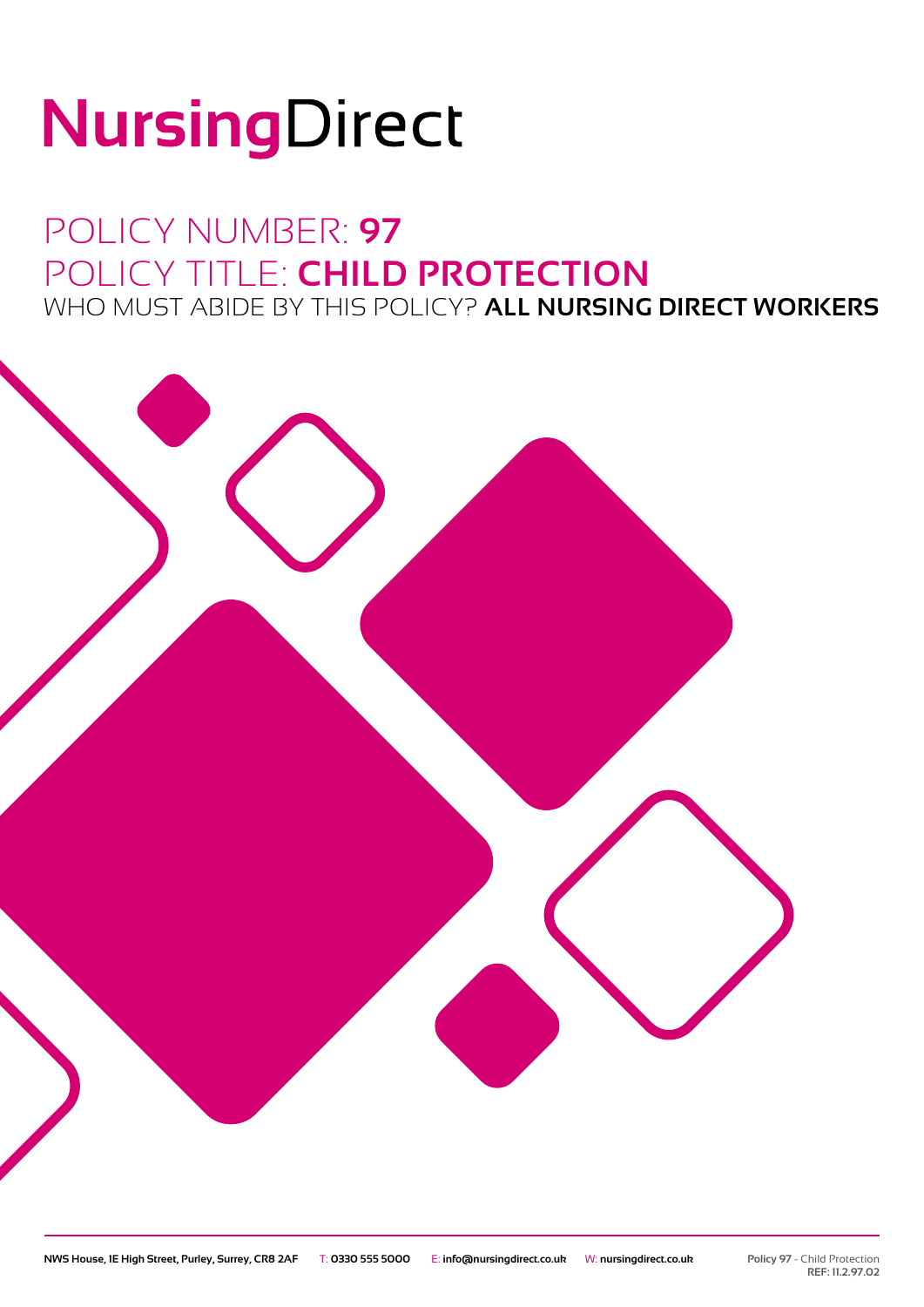### CHILD PROTECTION POLICY

#### **Relevant Legislation**

- Children and Families Act 2014
- Counter-Terrorism and Border Security Act 2019
- Counter- Terrorism and Security Act 2015
- The Young Carers' (Need Assessment) Regulations 2015
- Chronically Sick and Disabled Persons Act (CSDPA) 1970
- Children and Social Work Act 2017
- Female Genital Mutilation Act 2003
- Children and Young Persons Act 1933
- Serious Crime Act 2015
- Borders, Citizenship and Immigration Act 2009
- Adoption and Children's Act 2002
- Digital Economy Act 2017
- Modern Slavery Act 2015
- United Nations Convention Rights of the Child 1989
- The Sexual Offences Act 2003
- The Police Act 1997
- The Care Act 2014
- Children Act 1989
- Children Act 2004
- Equality Act 2010
- Human Rights Act 1998
- Public Interest Disclosure Act 1998
- Safeguarding Vulnerable Groups Act 2006
- General Data Protection Regulation 2016
- Data Protection Act 2018

#### **EQUALITY IMPACT ASSESSMENT**

This statement is a written record that demonstrates that we have shown due regard to the need to eliminate unlawful discrimination, advance equality of opportunity and foster good relations with respect to the characteristics protected by equality law.

#### **Purpose**

The purpose of a Child Protection Policy and Procedure is to ensure that appropriate action is taken when a young person (up to the age of 18 years) is suspected of either being abused or at risk from parents, guardians, carers, adult visitors, other responsible adults or other young people.

The Child Protection Policy at Nursing Direct recognises that the safety and protection of children is paramount and has priority over all other interests. The purpose of this policy is to protect any children or young adults who receive our services. It also includes the children or child relatives of adults who may be receiving our services. We recognise that everyone working with children has a responsibility for keeping them safe and we have a statutory duty to ensure that robust procedures are in place.

This policy refers to all children up to 18 years of age (including the unborn), regardless of nationality, culture or religion. If the child has 'learning disabilities' or is a care leaver, their needs may extend to their 21st birthday (Section 9 Children Act 2004). The term 'children' will be used throughout this policy to refer to children and young people.

#### **To support Nursing Direct in meeting the following Key Lines of Enquiry:**

| <b>RESPONSIVE</b> | R2: How are people's concerns and complaints<br>listened and responded to and used to<br>improve the quality of care?                                   |
|-------------------|---------------------------------------------------------------------------------------------------------------------------------------------------------|
| <b>SAFE</b>       | SI: How do systems, processes and practices<br>keep people safe and safequarded from<br>abuse?                                                          |
| <b>SAFE</b>       | S2: How are risks to people assessed and their<br>safety monitored and managed so they are<br>supported to stay safe and their freedom is<br>respected? |
| <b>WELL-LED</b>   | W4: How does the service continuously learn,<br>improve, innovate and ensure sustainability?                                                            |
| WELL-LED          | W5: How does the service work in partnership<br>with other agencies?                                                                                    |

#### **SCOPE**

#### **2.1 The following roles may be affected by this policy:**

- All staff
- Anyone working on behalf of our organisation
- Senior Management including Directors
- Students, Trainees, Apprentices, Work Experience
- Contractors
- Agency Staff

#### **2.2 The following Service Users may be affected by this policy:** • Service Users

• Children

#### **2.3 The following stakeholders may be affected by this policy:**

- Family • Commissioners
- External health professionals
- Local Authority
- NHS

#### **OBJECTIVES**

The objective of Nursing Direct is to have a coordinated approach to child protection and to ensure that the procedures at Nursing Direct are in line with policies and procedures published in local areas where Nursing Direct delivers services.

To ensure that the voice of the child is heard and that a child-centred approach is taken.

#### **POLICY**

#### **Statement of Intent**

Nursing Direct recognises the vulnerability of children and believes that it is always unacceptable for a child or young person to experience abuse of any kind. It wholly supports the principle that the welfare of the child is paramount and accepts the United Nations Declaration of the Rights of the Child.

Nursing Direct understands that children can be under threat, and/or abused by parents/family, other children and young people, carers, staff and others and that everyone who works with children has a responsibility for keeping them safe.

Nursing Direct will ensure that it works in partnership with other agencies, children and their families so that they receive the right help, at the right time; further,with everyone who comes into contact with children, understands that they all have a role to play in identifying concerns, sharing information and taking prompt action.

Additionally, Nursing Direct believes that all children, regardless of ethnicity, gender, culture, sexual orientation, disability, faith or religious belief, have a right to equal protection from all types of harm or abuse.

Nursing Direct recognises that deaf and disabled children and those with complex health needs are at increased risk of abuse. Furthermore, it understands that some children have increased vulnerability because of the impact of previous experiences, their level of dependency, their communication needs, or other issues; and that threats can take a variety of different forms including sexual, physical and emotional abuse, neglect, exploitation by criminal gangs and organised crime groups, trafficking, online abuse, sexual exploitation and the influences of extremism leading to radicalisation. All necessary steps will be taken to ensure that the rights of all children are respected and that opportunities for abuse to occur are minimised.

Nursing Direct will seek to keep children and young people safe by:

- Empowering children, listening, respecting and responding in a compassionate but effective way.
- Ensuring a child-centred approach to service planning and delivery and keeping the child in focus when making decisions about their lives.
- Ensuring that all staff read and understand this policy.
- Providing child protection training to staff to enable them to recognise signs of abuse and follow appropriate procedures when dealing with child protection concerns.
- Adopting safe staff recruitment, selection and vetting procedures.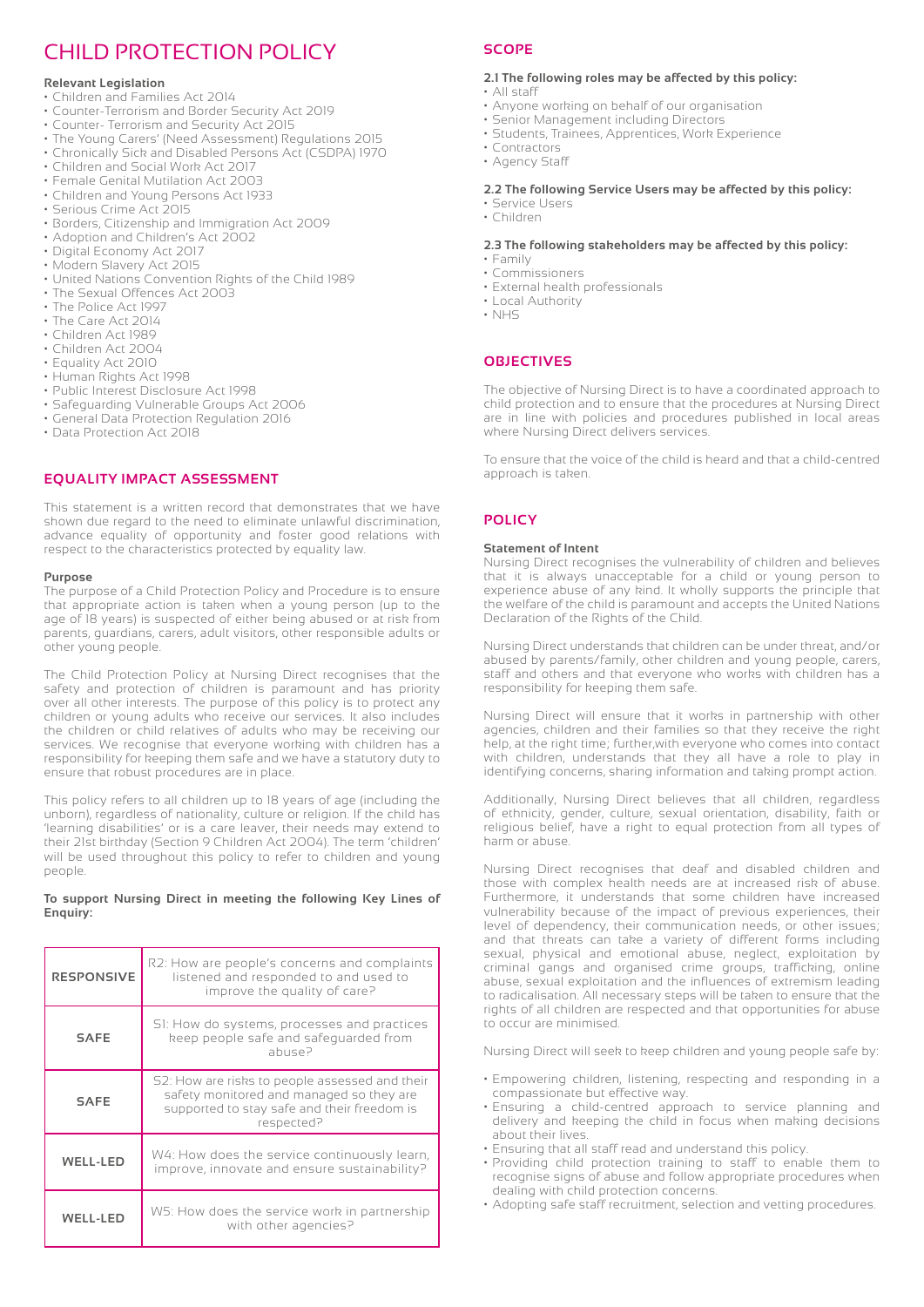- Sharing information about child protection and good practice with staff, volunteers, parents, carers and relevant agencies.
- Requiring all staff to follow the reporting and recording procedures in every case of suspected abuse or disclosed abuse.
- Ensuring that all staff with responsibility for, or contact with children, will be provided with appropriate policies, guidance, training and support to enable them to implement this policy.
- Providing effective management and support systems for all staff so that staff know who to contact within Nursing Direct in the event of child protection concerns arising.
- Working within the relevant Local Safeguarding Partners' guidance and procedures.
- Ensuring that policy and practice remains current and up to date and in line with local procedures.

#### **Information Sharing and Confidentiality**

Good communication is essential for any organisation. In Nursing Direct, every effort will be made to assure individuals that, should they have concerns, they will be listened to and taken seriously. It is the responsibility of the management and staff to ensure that information is available to, and exchanged between, all those involved in this organisation and its activities.

Children and young people have a right to information, especially any information that could make life better and safer for them. Nursing Direct will act to ensure that they have information about how, and with whom, they can share their concerns, complaints and anxieties.

When sharing information, staff will be sensitive to the level of understanding and maturity, as well as to the level of responsibility of the people with whom they are sharing.

We understand that some information is confidential and will only be shared on a strictly need-to-know basis. Nursing Direct will ensure that staff follow the guidelines: Information Sharing Advice for Practitioners Providing Safeguarding Services to Children, Young People, Parents and Carers (July 2018).

Nursing Direct will ensure that staff understand that the General Data Protection Regulation (GDPR), Data Protection Act 2018 and human rights legislation are not barriers to justified information sharing, but provide a framework to ensure that personal information about living individuals is shared appropriately.

#### **Safe Recruitment**

Nursing Direct will adopt a consistent and thorough process of safe recruitment in order to ensure that those recruited are suitable. This includes ensuring that safe recruitment and selection procedures are adopted which deter, reject or identify people who might abuse children or are otherwise unsuitable to work with them. Nursing Direct will not sub-contract to any organisation which has not been part of a safe recruitment process.

Nursing Direct will ensure that the level of DBS check required for the role will be confirmed. The recruiting manager will ensure that clearance is obtained before the applicant commences employment. As an employer of staff in a 'regulated activity', Managers must report concerns to the Local Authorities, CCG's and other service users Child Protection Team.

#### **Best practice, Accountabilities and responsibilities**

Nursing Direct will adhere to HM Government's 'Working Together to Safeguard Children (2018)' and will follow, within the scope of its role and responsibilities, NICE guidance NG76 and C G89 in addition to other best practice documents cited in this policy and procedure.

#### **The Leadership Team at Nursing Direct will:**

- Be responsible for the effectiveness of this policy and related procedures and for ensuring that sufficient resources are available to support its implementation
- Appoint a nominated individual to ensure that this policy is agreed, implemented and reviewed within the clinical governance framework.
- Delegate responsibility for ensuring that this policy is integrated into the governance structure of Nursing Direct and reviewed.
- Appoint a designated Safeguarding Lead(s) to undertake a lead role for safeguarding, including being involved in Serious Case Reviews with Local Safeguarding Partners and agreeing action plans for shortfalls or improvements in process and working with the local operational team.
- The Safeguarding Lead will review concerns identified, standardise process and learning and report to the committee responsible for reviewing safeguarding incidents, ensuring that the CQC is informed.

#### **The Director of Nursing will ensure that Nursing Direct will:**

- Notify the designated Safeguarding Lead, if it is someone other than themselves, of any safeguarding concerns.
- Notify the designated Safeguarding Lead of the outcome of any safeguarding meetings not attended by the Lead.
- Ensure that they remain up to date on child protection processes in their own locality.
- Notify the CQC in line with CQC notification reporting requirements.

#### **All managers are responsible for:**

- Ensuring that all staff are aware of their responsibilities in accordance with this policy and associated documents.
- Monitoring compliance with this policy within their area of responsibility.
- Providing support to staff involved in any children welfare incidents.
- Ensuring that staff complete approved safeguarding training.

#### **COVID-19**

Nursing Direct recognises that during the coronavirus pandemic, children are at increased risk due to limited interaction outside of their household and social distancing measures. Nursing Direct will ensure that it continues to be vigilant in relation to child protection and adheres to the steps outlined in this policy.

#### **Recognising Children who May Need Early Help**

Nursing Direct will ensure that staff understand that they must be alert to the potential need for early help as stated in 'Working Together to Safeguard Children' (2018) for a child who:

- Is disabled and has specific additional needs.
- Has special educational needs (whether or not they have a statutory Education, Health and Care Plan).
- Is a young carer.
- Is showing signs of being drawn into anti-social or criminal behaviour, including gang involvement and association with organised crime groups.
- Is frequently missing/goes missing from care or from home.
- Is at risk of modern slavery, trafficking or exploitation.
- Is at risk of being radicalised or exploited.
- Is in a family circumstance presenting challenges for the child, such as drug and alcohol misuse, adult mental health issues and domestic abuse.
- Is misusing drugs or alcohol themselves.
- Has returned home to their family from care.
- Is a privately fostered child.

Additionally, staff must be aware of any new or emerging threats which include online abuse, grooming, sexual exploitation and radicalisation as well as having the ability to identify symptoms and triggers of abuse or neglect.

#### **Local Procedures**

All staff, including contracted or agency staff working with children, will familiarise themselves with the local child safeguarding policies, procedures and guidelines and work within them. Nursing Direct will ensure that all staff within Nursing Direct are aware and understand their local child protection policies and the localised reporting procedures for Local Authorities, CCG's and other service users. Nursing Direct will identify a member of staff responsible for safeguarding.

#### **Responding When a Child Discloses Abuse**

Keep the following considerations in mind when talking to a child who is disclosing abuse:

- Help the child feel comfortable.
- Reassure the child that it is not their fault. Let them know that they have not done anything wrong.
- Do not react with shock, anger, disgust. Be calm.
- Do not force a child to talk. Give the child time. Let him/her talk to you at their own pace.
- Do not force a child to show injuries.
- Use terms and language that the child can understand.
- Do not 'interview' the child.
- Ask appropriate questions.
- Do not ask 'why' questions.
- Do not teach the child new terms or words. This is important in relation to the court and law.
- Find out what the child wants from you.
- Be honest with the child.
- Confirm the child's feelings. Be supportive.
- Remember that the safety of the child is most important. Keep in mind that a child might be further abused if they report that they have spoken to someone about the abuse. If you feel that the child is in danger, you must act immediately.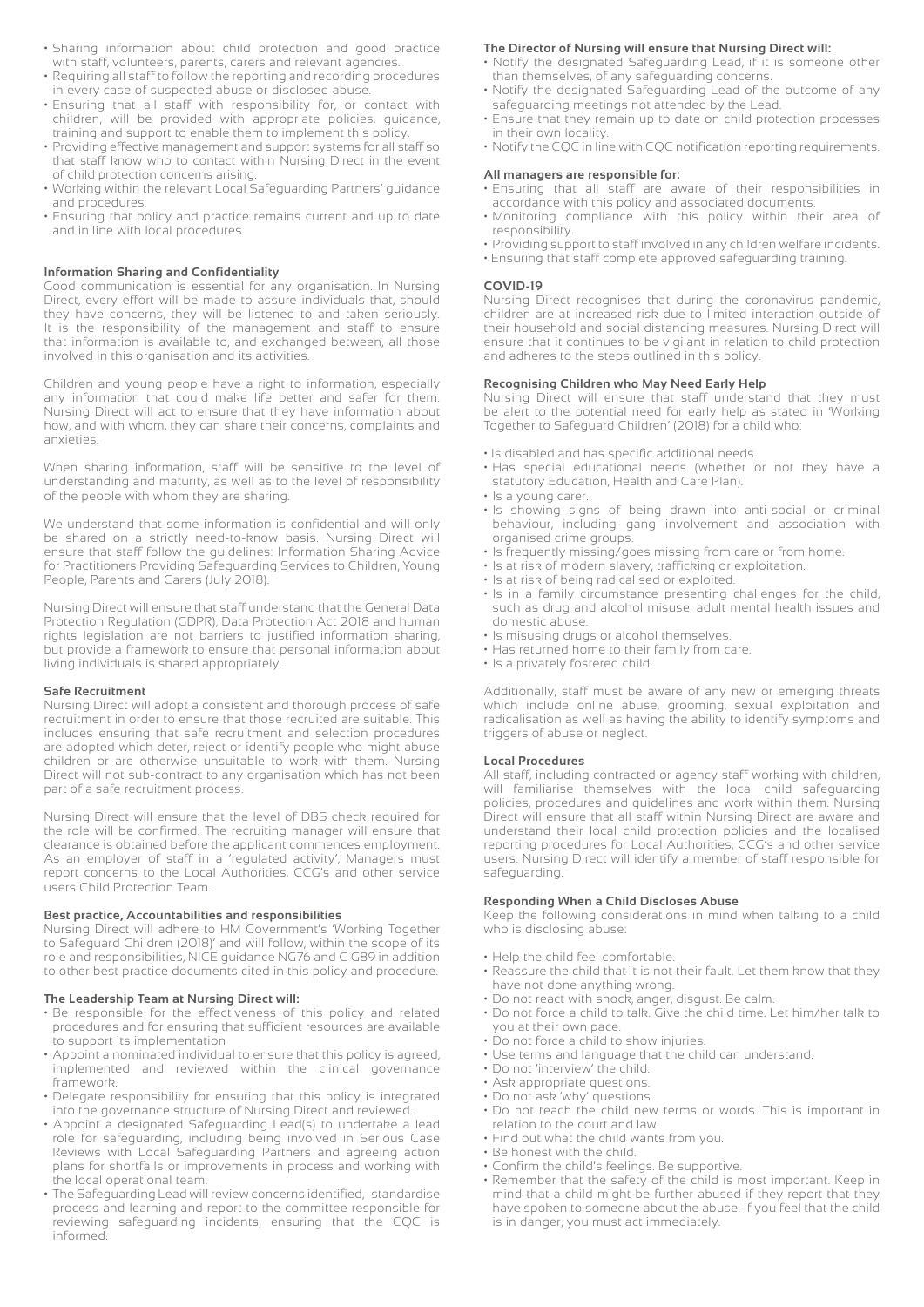#### **Reporting Concerns**

- If the child requires immediate medical attention call an ambulance and inform the control room staff that there is a child protection concern.
- Call 999 if in immediate danger.
- Report incident/concerns to the relevant line manager who will support you to complete a report form.
- Report to the Local Authorities, CCG's and other service users Child Social Care Team.

#### **Management of Allegations Against People in Positions of Trust**

Nursing Direct, when working with children and families, must have clear policies for dealing with allegations against people who work with children. Nursing Direct will make a clear distinction between an allegation, a concern about the quality of care or practice and a complaint. An allegation may relate to a person who works with children who has:

- Behaved in a way that has harmed a child, or may have harmed a child.
- Possibly committed a criminal offence against or related to a child. • Behaved towards a child or children in a way that indicates they
- may pose a risk of harm to children If an allegation arises it will: • Be reported immediately to a Senior Manager within Nursing
- Direct. • Be addressed as quickly as possible with a consistent and a
- fair and thorough investigation. Where it appears that a criminal offence may have been committed, the Police will be contacted immediately by the appropriate Senior Manager.
- Local Authorities, CCG's and other service users Children's Social Care Team must be informed within one working day of all allegations that come to the attention of Nursing Direct or that are made to the Police regarding an employee or someone in a position of trust working with, or on behalf of, or who is known to Nursing Direct who may have caused harm to a child. It is the responsibility of the Director of Nursing to ensure that the Local Authority, CCG or the service users Children's Social Care Team is notified.

#### **5.2 SAFEGUARDING DISABLED CHILDREN**

Research suggests that disabled children are at increased risk of abuse, and that the presence of multiple disabilities appears to increase the risk of both abuse and neglect. A child could be considered to be disabled if he or she has significant problems with communication, comprehension, vision, hearing or physical functioning. A failure to recognise disabled children's human rights can lead to abusive situations and practices. Organisational culture and 'custom and practice' can contribute to institutional abuse or harm.

- Nursing Direct will not underestimate how poor practice can become pervasive in influencing staff to behave inappropriately.
- Nursing Direct will ensure that its services will readily seek the views of young people, parents and other professionals in reviewing their practice.

#### **Particular attention will be paid to promoting a high level of awareness of the risks of harm, to high standards of practice, and to strengthening the ability of children and families to help themselves.**

- Make it common practice to enable disabled children to make their wishes and feelings known in respect of their care and treatment.
- Make sure that all disabled children know how to raise concerns and give them access to a range of adults with whom they can communicate. This could mean using interpreters and facilitators who are skilled in using the child's preferred method of communication.
- Recognise and utilise key sources of support, including staff in schools such as support workers, friends and family members where appropriate.
- Ensure that there is an explicit commitment to, and an understanding of, disabled children's safety and welfare among all providers of services used by disabled children.
- Develop the safe support services that families want, and a culture of openness and joint working with parents and carers on the part of services.
- Provide guidelines and training for staff on good practice in intimate care; working with children of the opposite sex; managing behaviour that challenges families and services; issues around consent to treatment; anti-bullying and inclusion strategies; sexuality and safe sexual behaviour among young people; monitoring and challenging placement arrangements for young people living away from home.

• Where a child is unable to tell someone of the abuse, they may convey anxiety or distress in some other way, e.g. behaviour or symptoms, and the Temporary worker must be alert to this.

#### **Child Sexual Exploitation (CSE)**

As a result of nationwide cases CSE has become a national priority for health and social care. Staff have a significant contribution to make in identifying children and young people at risk of sexual exploitation.

Where there are concerns about the welfare of a child, Nursing Direct

- Remember the child or young person's welfare is of paramount importance.
- Make sure the Temporary Worker is alert to the signs of Child Sexual Exploitation.
- The Temporary Worker will seek immediate advice from their manager, and Nursing Direct will refer to Children's Social Care or the Police if there is a suspicion that a child is at risk of harm or is in immediate danger.
- Nursing Direct will ensure that staff and temporary Workers know and understand the organisational and multi-agency safeguarding arrangements and processes.
- Information must be shared on a need-to-know basis.

#### **Domestic Violence and Abuse**

There is a strong link between domestic abuse and all types of significant harm to children and young people. Witnessing domestic violence is a form of emotional abuse to a child/young person which may result in long-lasting implications for their future well-being.

The Temporary Worker must follow local child protection reporting procedures if they are concerned that a child is witnessing domestic violence, is at risk of being harmed or is being harmed as a result of domestic violence or abuse.

#### **5.3 FORCED MARRIAGE AND HONOUR BASED ABUSE/ VIOLENCE**

Children and young people can be subjected to domestic abuses perpetrated in order to force them into marriage or to 'punish' them for 'bringing dishonour on the family'. Duress cannot be justified on religious or cultural grounds, and forced marriage is an abuse of human rights. Whilst honour-based violence can culminate in the death of the victim, this is not always the case.

The child or young person may be subjected, over a long period, to a variety of different abusive and controlling behaviours ranging in severity. The abuse is often carried out by several members of a family including mothers, and female relatives/community members and may, therefore, increase the child's sense of powerlessness and be harder for professionals to identify and respond to.

Forced marriages of children must be regarded as a child protection issue. Nursing Direct must not contact the parents in this situation and must make a referral direct to the local Safeguarding Team and follow local reporting procedures. Further advice can be obtained from the Forced Marriage Unit here: *www.gov.uk/stop-forced-marriage*

#### **If Staff is at Risk**

Contact the Forced Marriage Unit (FMU) if staff know someone who has been taken abroad to be forced into marriage. Give as many details as possible, for example:

- Where the person has gone
- When they were due back
- When you last heard from them

The FMU will contact the relevant Embassy. If the person is a British National, the Embassy will try to contact the person and help them get back to the UK, if that is what they want.

#### **Female Genital Mutilation (FGM)**

FGM is an illegal practice which affects a girl's genital area, and which can impact on their emotional or physical well-being. FGM is a criminal offence and carries a maximum penalty of 14 years imprisonment.

- If a Temporary worker is aware of any Service User who has had FGM or of any female children who are at risk of FGM, they must discuss this with their manager or the Local Authorities, CCG's and other service users Safeguarding Team.
- If there is an immediate risk the police must be contacted.
- Staff must understand their responsibilities to report concerns. Free E-Learning training is available through the Home Office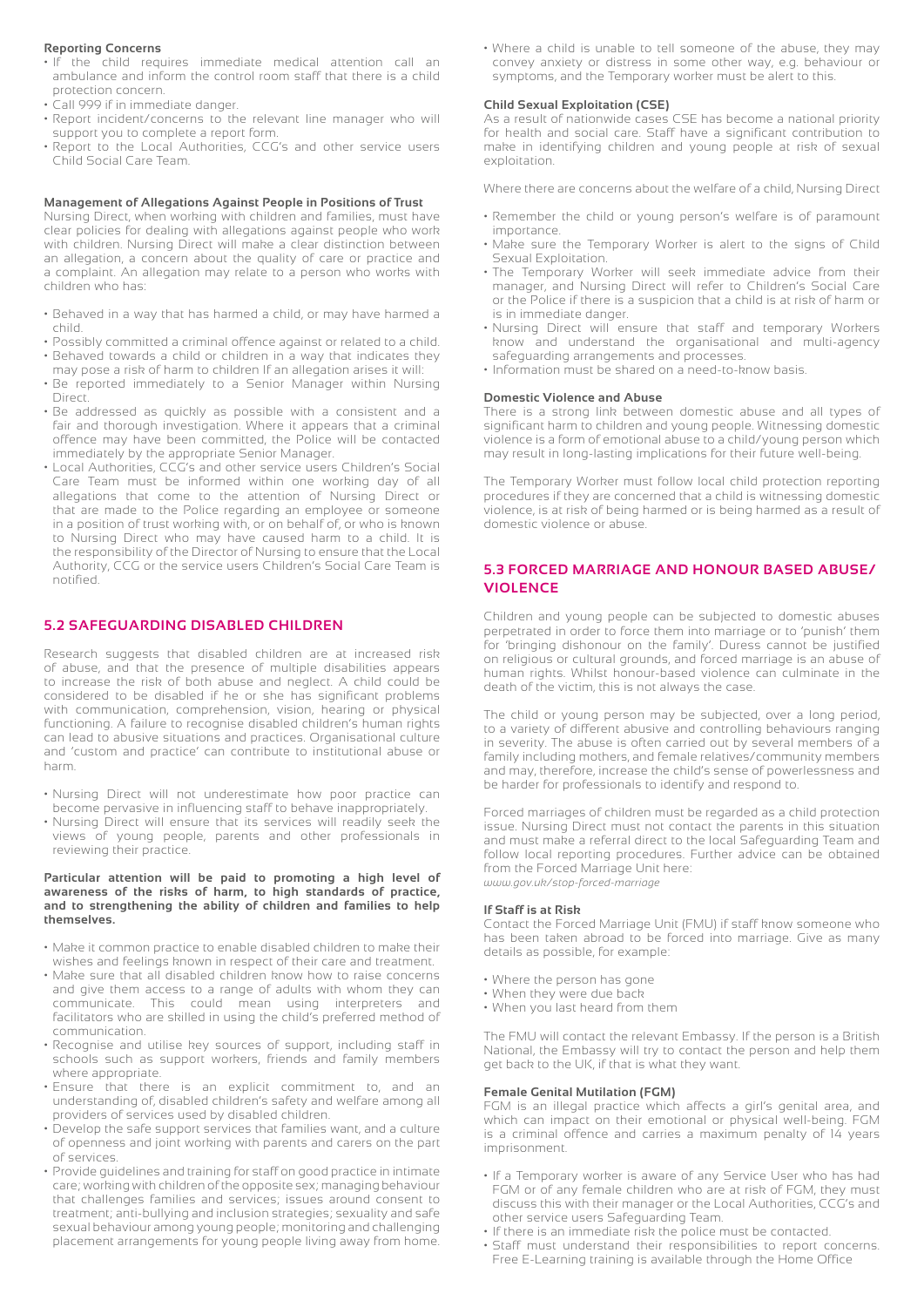#### **Contextual Safeguarding**

Nursing Direct will ensure that staff training includes Contextual Safeguarding. Nursing Direct will ensure that staff understand that, as well as threats to the welfare of children from within their families, children may be vulnerable to abuse or exploitation from outside their families. These extra-familial threats might arise at school and other educational establishments, from within peer groups, or more widely from within the wider community and/or online. These threats can take a variety of different forms and children can be vulnerable to multiple threats, including: exploitation by criminal gangs and organised crime groups such as county lines; trafficking; online abuse; sexual exploitation and the influences of extremism leading to radicalisation. Training must highlight that extremist groups make use of the Internet to radicalise and recruit and to promote extremist materials. Any potential harmful effects to individuals identified as vulnerable to extremist ideologies or being drawn into terrorism must also be considered and Nursing Direct will ensure that staff know how to refer any concerns to local safeguarding partners and that they have an understanding of Channel referrals and processes.

#### **Whistle-blowing**

Safeguarding children is complex and can frequently be under review. It is important to remember that safeguarding is everyone's responsibility, and a culture must be promoted where staff are able to raise concerns and whistle-blow without fear.

#### **Training**

Safeguarding Children and Young People should be included within the mandatory induction and include familiarisation with child protection responsibilities and the procedures to be followed should anyone have any concerns about a child's safety or welfare.

#### **Consent**

Where Nursing Direct needs to share special category personal data, Nursing Direct will be aware that the Data Protection Act 2018 includes 'safeguarding of children and individuals at risk' as a condition that allows practitioners to share information without consent.

Information can be shared legally without consent if Nursing Direct is unable to or cannot be reasonably expected to gain consent from the individual, or if to gain consent could place a child at risk.

#### **DEFINITIONS**

#### **Domestic Violence and Abuse**

• The UK's cross-government definition of domestic abuse is:

Any incident or pattern of incidents of controlling, coercive or threatening behaviour, violence or abuse between those aged 16 or over who are or have been intimate partners or family members regardless of gender or sexuality. This abuse can encompass but is not limited to:

- Psychological
- Physical
- Sexual
- Financial • Emotional
- 
- Controlling behaviour is: A range of acts designed to make a person subordinate and/or dependent by isolating them from sources of support, exploiting their resources and capacities for personal gain, depriving them of the means needed for independence, resistance and escape and regulating their everyday behaviour.
- Coercive behaviour is: An act or a pattern of acts of assault, threats, humiliation and intimidation or other abuse that is used to harm, punish, or frighten their victim. This definition, which is not a legal definition, includes so called 'honour' based violence, female genital mutilation (FGM) and forced marriage, and is clear that victims are not confined to one gender or ethnic group.

#### **Safeguarding**

• Safeguarding is a term which is broader than 'child protection' and relates to the action taken to promote the welfare of children and protect them from harm. Safeguarding is everyone's responsibility.

Statutory guidance says that safeguarding means:

- Protecting children from maltreatment.
- Preventing impairment of children's health or development.
- Ensuring that children are growing up in circumstances consistent with the provision of safe and effective care.
- Taking action to enable all children to have the best outcomes.

#### **Child or Young Person**

• Under the Children Acts 1989 and 2004 respectively, a child (or young person) is anyone who has not yet reached their 18th birthday. The fact that a child has reached 16 years of age, is living independently or is in further education, is a member of the armed forces, is in hospital, in prison or in a Young Offenders Institution does not change his or her status or entitlement to services or protection under the Children Act 1989.

#### **Staff**

• Employment context: A person working under the control or direction of another, under a contract of employment in return for a wage or salary.

#### **Volunteer**

• The Disclosure and Barring Service (DBS) defines a 'volunteer' as: "A person who is engaged in any activity which involves spending time, unpaid (except for travelling and other approved out of pocket expenses), doing something which aims to benefit someone (individuals or groups) other than, or in addition to close relatives.

#### **Child Sexual Exploitation**

• Child sexual exploitation is a form of child sexual abuse. It occurs where an individual or group takes advantage of an imbalance of power to coerce, manipulate or deceive a child or young person under the age of 18 into sexual activity (a) in exchange for something the victim needs or wants, and/or (b) for the financial advantage or increased status of the perpetrator or facilitator. The victim may have been sexually exploited even if the sexual activity appears consensual. Child sexual exploitation does not always involve physical contact; it can also occur through the use of technology.

#### **Safeguarding Partners**

- Local Safeguarding Children Boards (LSCBs) are being replaced by "Safeguarding Partners." Under the new legislation, three safeguarding partners (Local Authorities, Chief Officers of Police, and Clinical Commissioning Groups) must make arrangements to work together with relevant agencies (as they consider appropriate) to safeguard and protect the welfare of children in the area.
- The geographical footprint for the new arrangements is based on local authority areas. Every Local Authority, Clinical Commissioning Group and Police Force must be covered by a local safeguarding arrangement.

#### **Contextual Safeguarding**

• Contextual Safeguarding is an approach to understanding, and responding to, young people's experiences of significant harm beyond their families. It recognises that the different relationships that young people form in their neighbourhoods, schools and online can feature violence and abuse. Parents and carers have little influence over these contexts, and young people's experiences of extra- familial abuse can undermine parent-child relationships.

#### **GDPR**

- The General Data Protection Regulation (GDPR) (EU) 2016/679 is a regulation in EU law on data protection and privacy for all individuals within the European Union (EU) and the European Economic Area (EEA). The General Data Protection Regulation (GDPR) is a legal framework that sets guidelines for the collection and processing of personal information of individuals within the European Union (EU).
- The GDPR forms part of the data protection regime in the UK, together with the new Data Protection Act 2018 (DPA 2018). The main provisions of this applied like the GDPR, from 25 May 2018 Special Category Personal Data.
- Under GDPR, special categories of personal data means data revealing health, racial or ethnic origin, political opinions, religious or philosophical beliefs, trade union membership, etc.

#### **PROFESSIONALS**

Professionals providing this service should be aware of the following:

- The welfare of the child is paramount, with safeguarding being everyone's responsibility.
- Whether you deliver children's services or not you must ensure that your staff have received child protection training and understand local reporting procedures.
- Nursing Direct will promote a culture where staff can freely raise concerns.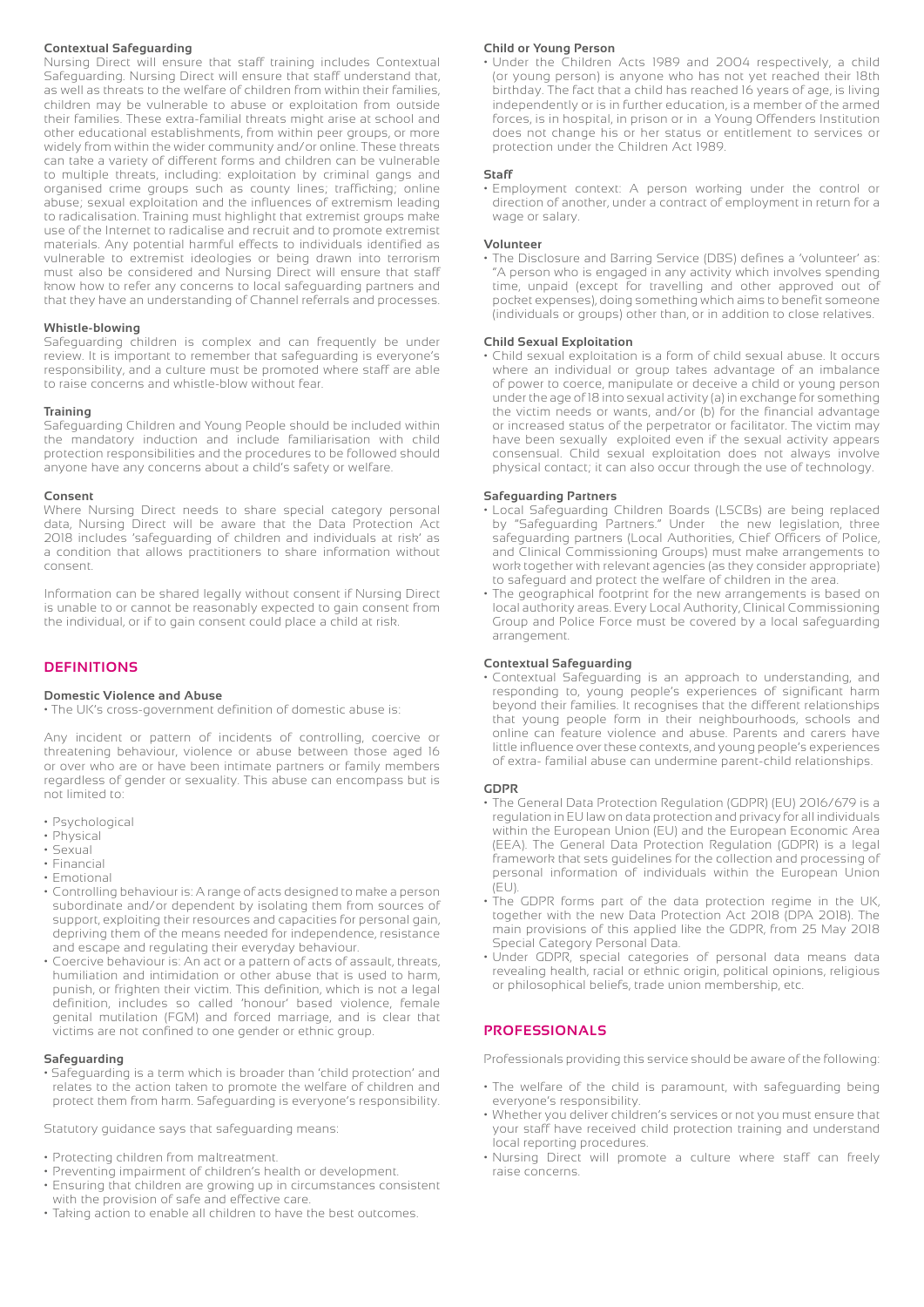#### **People affected by the service**

People affected by this service should be aware of the following:

• You have a right to equal protection from all types of harm or abuse. • Nursing Direct will seek your consent to share information about you. However, if we think you are at risk we will respond in your best interests. We will only share information on a need-toknow basis.

#### **APPENDIX 1**

#### **Categories and Indicators of Child Abuse and Neglect**

The following definitions will assist staff to recognise whether a child is suffering or is likely to suffer significant harm. Where abuse is suspected, a referral must always be made to the Local Authorities, CCG's and other service users Child Protection Team using local reporting procedures.

#### **Physical Abuse:**

Physical abuse may involve hitting, shaking, throwing, poisoning, burning or scalding, drowning, suffocating, or otherwise causing physical harm to a child. Physical harm may also be caused when a parent or carer fabricates the symptoms or, deliberately induces illness in a child.

#### **Emotional Abuse:**

Emotional abuse is the persistent emotional maltreatment of a child such as to cause severe and persistent effects on the child's emotional development and may involve: Conveying to children that they are worthless or unloved, inadequate, or valued only insofar as they meet the needs of another person; Imposing age or developmentally inappropriate expectations on children. These may include interactions that are beyond the child's developmental capability, as well as overprotection and limitation of exploration and learning, or preventing the child participating in normal social interaction; Seeing or hearing the ill-treatment of another e.g. where there is domestic violence and abuse; Serious bullying, causing children frequently to feel frightened or in danger; Exploiting and corrupting children. Some level of emotional abuse is involved in all types of maltreatment of a child, though it may occur alone.

#### **Sexual Abuse:**

Sexual abuse involves forcing or enticing a child or young person to take part in sexual activities, not necessarily involving a high level of violence, whether or not the child is aware of what is happening. The activities may involve physical contact, including assault by penetration (e.g. rape or oral sex) or non-penetrative acts such as masturbation, kissing, rubbing and touching outside of clothing. Sexual abuse includes non-contact activities, such as involving children in looking at pornography, including online and with mobile phones, or in the production of pornographic materials, watching sexual activities or encouraging children to behave in sexually inappropriate ways or grooming a child in preparation for abuse (including via the internet). Sexual abuse is not solely perpetrated by adult males. Women can also commit acts of sexual abuse, as can other children.

In addition, sexual abuse includes abuse of children through sexual exploitation. Penetrative sex, where one of the partners is under the age of 16, is illegal although prosecution of similar age, consenting partners is not usual. However, where a child is under the age of 13 it is classified as rape under Section 5 of the Sexual Offences Act 2003.

#### **Neglect:**

Neglect is the persistent failure to meet a child's basic physical and/ or psychological needs, likely to result in the serious impairment of the child's health or development.

Neglect may occur during pregnancy as a result of maternal substance misuse, maternal mental ill health or learning difficulties or a cluster of such issues. Where there is domestic abuse and violence towards a carer, the needs of the child may be neglected. Once a child is born, neglect may involve a parent failing to:

- Provide adequate food, clothing and shelter (including exclusion from home or abandonment)
- Protect a child from physical and emotional harm or danger
- Ensure adequate supervision (including the use of inadequate caregivers)
- Ensure access to appropriate medical care or treatment. It may also include neglect of, or unresponsiveness to a child's basic emotional, social and educational needs

#### **Domestic Abuse:**

Included in the four categories of child abuse and neglect above, are a number of factors relating to the behaviour of the parents and carers which have significant impact on children, such as domestic violence. Research analysing Serious Case Reviews has demonstrated a significant prevalence of domestic abuse in the history of families with children who are the subject of Child Protection Plans. Children can be affected by seeing, hearing and living with domestic violence and abuse as well as being caught up in any incidents directly, whether to protect someone or as a target. It should also be noted that the age group of 16 and 17 year olds has been found in recent studies to be increasingly affected by domestic violence in their peer relationships.

The cross-government definition of domestic violence and abuse is:

Any incident or pattern of incidents of controlling, coercive, threatening behaviour, violence or abuse between those aged 16 or over who are, or have been, intimate partners or family members regardless of gender or sexuality. The abuse can encompass, but is not limited to:

- Psychological
- Physical
- Sexual
- Financial
- Emotional

#### **Controlling Behaviour:**

A range of acts designed to make a person subordinate and/or dependent by isolating them from sources of support, exploiting their resources and capacities for personal gain, depriving them of the means needed for independence, resistance and escape and regulating their everyday behaviour. Coercive behaviour is an act or a pattern of acts of assault, threats, humiliation and intimidation or other abuse that is used to harm, punish, or frighten their victim.

#### **Signs of Abuse**

Recognising child abuse is not easy. It is not your responsibility to decide whether child abuse has taken place or if a child is at risk of harm from someone. You do, however, have both a responsibility and duty to act in order that the appropriate agencies can investigate and take any necessary action to protect a child. The following information should help you to be more alert to the signs of possible abuse:

#### **Physical Abuse**

Most children will collect cuts and bruises as part of the rough and tumble of daily life. Injuries should always be interpreted considering the child's medical and social history, developmental stage and the explanation given. Most accidental bruises are seen over bony parts of the body e.g. elbows, knees, skins, and are often on the front of the body. Some children, however, will have bruising that is more than likely inflicted rather than accidental. Important indicators of physical abuse are bruises or injuries that are either unexplained or inconsistent with the explanation given, or visible on the 'soft' parts of the body where accidental injuries are unlikely e.g. cheeks, abdomen, back and buttocks. A delay in seeking medical treatment when it is obviously necessary is also a cause for concern, although this can be more complicated with burns, as these are often delayed in presentation due to blistering taking place. The physical signs of abuse may include:

- Unexplained bruising, marks or injuries on any part of the body.
- Multiple bruises in clusters, often on the upper arm, outside of the thigh.
- Unexplained bruising in babies or non-mobile children.
- Cigarette burns.
- Human bite marks.
- Scalds, with upward splash marks.
- Multiple burns with a clearly demarcated edge.

Changes in behaviour which can also indicate physical abuse:

- Fear of parents being approached for an explanation
- Aggressive behaviour or severe temper outbursts
- Flinching when approached or touched
- Reluctance to get changed, for example in hot weather
- Depression
- Withdrawn behaviour
- Running away from home
- Fear of medical help or examination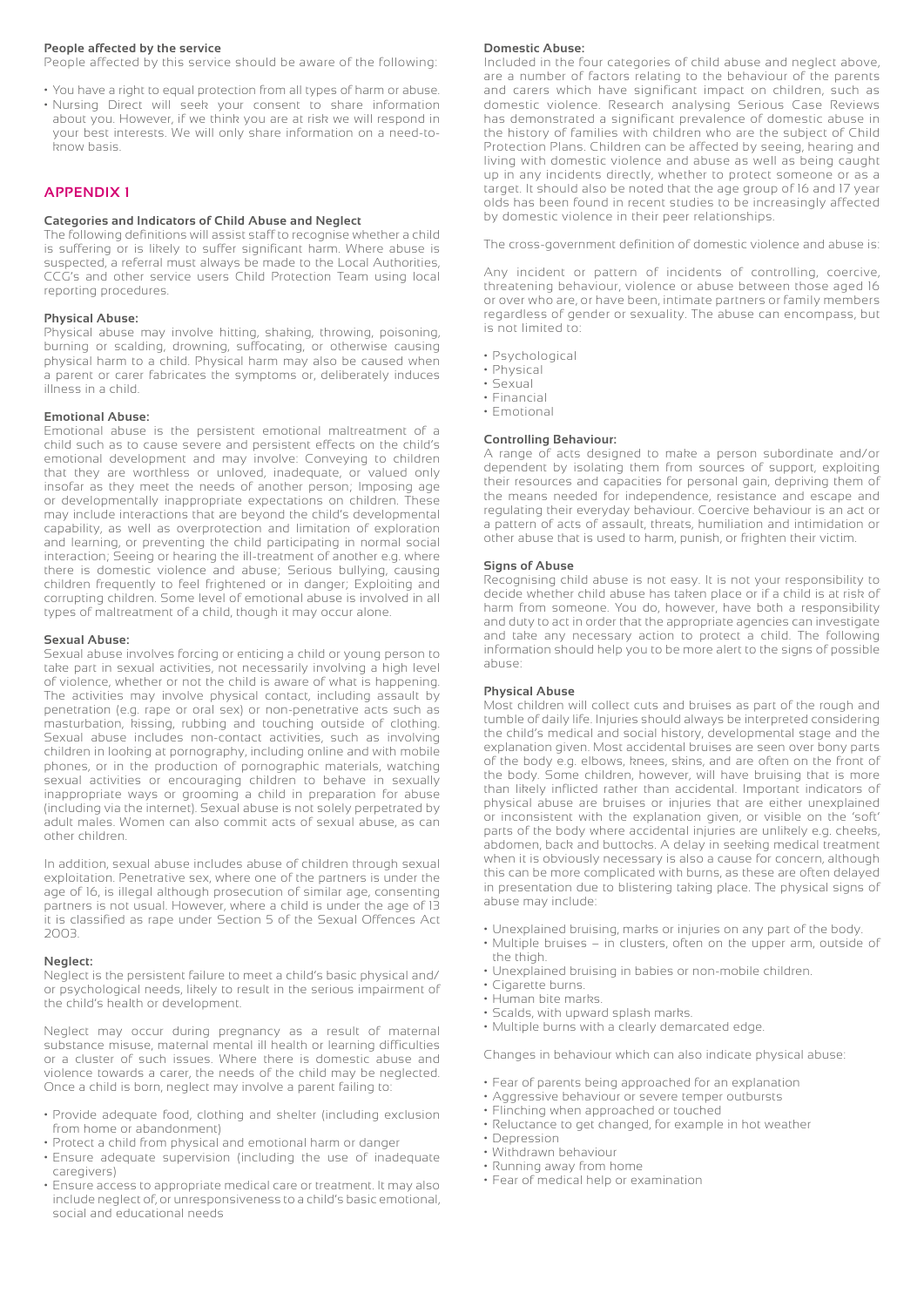#### **Emotional Abuse**

Emotional abuse can be difficult to measure, as there are often no outward physical signs. There may be a developmental delay due to a failure to thrive or grow, although this will usually only be evident if the child puts on weight in other circumstances, for example when hospitalised or away from their parents' care. Even so, children who appear well cared for may nevertheless be emotionally abused by being taunted, put down or belittled. They may receive little or no love, affection or attention from their parents or carers. Emotional abuse can also take the form of children not being allowed to mix or play with other children. Changes in behaviour which can indicate emotional abuse include:

- Neurotic behaviour e.g. sulking, hair twisting, rocking.
- Sudden speech disorders.
- Fear of making mistakes.
- Being unable to play.
- Self-harm.
- Fear of parent being approached regarding their behaviour.
- Developmental delay in terms of emotional progress.
- Extremes of passivity or aggression.

#### **Sexual Abuse**

Adults or other children who use children to meet their own sexual needs, abuse both girls and boys of all ages, including infants and toddlers. Usually, in cases of sexual abuse, it is the child's behaviour that may cause you to become concerned, although physical signs can also be present. In all cases, children who tell about sexual abuse do so because they want it to stop. It is important, therefore, that they are listened to and taken seriously.

The physical signs of sexual abuse may include:

- Pain or itching in the genital area.
- Bruising or bleeding near the genital area.
- Sexually transmitted disease.
- Vaginal discharge or infection.
- Stomach pains.
- Discomfort when walking or sitting down.
- Pregnancy.

Changes in behaviour which can also indicate sexual abuse include:

- Sudden or unexplained changes in behaviour e.g. becoming aggressive or withdrawn.
- Fear of being left with a specific person or group of people.
- Having nightmares.
- Running away from home.
- Sexual knowledge which is beyond their age, or developmental level.
- Sexual drawings or language.
- Bed-wetting/daytime soiling.
- Sudden loss of appetite or compulsive eating.
- Self-harm or mutilation, sometimes leading to suicide attempts.
- Saying they have secrets they cannot tell anyone about.
- Substance or drug misuse.
- Suddenly having unexplained sources of money or gifts.
- Not allowed to have friends (particularly in adolescence).
- Acting in a sexually explicit way towards adults or other children/ peers.

#### **Neglect**

Neglect can be a difficult form of abuse to recognise yet has some of the most lasting and damaging effects on children. The physical signs of neglect may include:

- Constant hunger, sometimes stealing food from other children.
- Poor personal hygiene constantly dirty or 'smelly'.
- Loss of weight, or being constantly underweight.
- Inappropriate clothing for the conditions.
- Poor parental engagement for school/health needs.

Changes in behaviour which can also indicate neglect may include:

- Complaining of being tired all the time.
- Not requesting medical assistance and/or failing to attend appointments.
- Having few friends.
- Mentioning being left alone or unsupervised.

**NB:** These definitions and indicators are not meant to be definitive, but only serve as a guide to assist you. It is important too, to remember that many children may exhibit some of these indicators at some time, and that the presence of one or more should not be taken as proof that abuse is occurring. There may well be other reasons for changes in behaviour such as a death, or the birth of a new baby in the family or relationship problems between parents/

carers. In assessing whether indicators are related to abuse or not, the authorities will always want to understand them in relation to the child's development and context.

#### **Abuse and Neglect - General Indicators:**

The risk of maltreatment is recognised as being increased when there is:

- Parental or carer drug or alcohol abuse.
- Parental or carer mental ill health.
- Intra-familial violence or history of violent offending.
- Previous child maltreatment in members of the family.
- Known maltreatment of animals by the parent or carer.
- Vulnerable and unsupported parents or carers.
- Pre-existing disability in the child.

(NICE CG89: When to suspect Child Maltreatment, July 2009)

#### **Babies Under 1 Year**

All babies need to be safe, nurtured and able to thrive. The early care they receive provides the essential foundations for all future physical, social and emotional development. Whilst most parents do provide the love and care their babies need, sadly too many babies suffer abuse and neglect. The emotional abuse, neglect or physical harm of babies is particularly shocking both because babies are totally dependent on others and because of the relative prevalence of such maltreatment.

• 45 percent of serious case reviews in England relate to babies under the age of 1 year

In England and Wales, babies are eight times more likely to be killed than older children. An original analysis conducted for this report estimates, for the first time, the numbers of babies living in vulnerable and complex family situations:

- 19,500 babies under 1 year old are living with a parent who has used Class A drugs in the last year.
- 39,000 babies under 1 year old live in households affected by domestic violence in the last year.
- 93,500 babies under 1 year old live with a parent who is a problem drinker.
- 144,000 babies under 1 year old live with a parent who has a common mental health problem (All babies count campaign, NSPCC, executive summary. Nov 2011

#### **WHAT IS CHILD SEXUAL EXPLOITATION?**

Sexual exploitation of children and young people has been identified throughout the UK, in both rural and urban areas, and in all parts of the world. It affects boys and young men as well as girls and young women from any and of any ethnicity. It is a type of Sexual Abuse and can have a serious impact on every aspect of the lives of children involved. Child sexual exploitation (CSE) is the organised and deliberate exploitation of a child purely for the sexual gratification of adults.

The sexual exploitation of children is described in the Government's guidance as "involving exploitative situations, contexts and relationships where young people (or a third person or persons) receive 'something' (e.g. food, accommodation, drugs, alcohol, cigarettes, affection, gifts, money) because of their performing, and/ or another or others performing on them, sexual activities. It can occur using technology without the child's immediate recognition; e.g. being persuaded to post sexual images on the internet/mobile phones without immediate payment or gain. In all cases, those exploiting the child have power over them by their age, gender, intellect, physical strength and/or economic or other resources. Violence, coercion and intimidation are common, involvement in exploitative relationships being characterised in the main by the child's limited availability of choice resulting from their social/ economic and/or emotional vulnerability."

Sexual exploitation results in children and young people suffering harm and causes significant damage to their physical and mental health. It can also have profound and damaging consequences for the child's family. Parents and carers are often traumatised and under severe stress. Siblings can feel alienated and their self-esteem affected. Family members can themselves suffer serious threats of abuse, intimidation and assault at the hands of perpetrators.

There are strong links between children involved in sexual exploitation and other behaviours such as running away from home or care, bullying, self-harm, teenage pregnancy, truancy and substance misuse. In addition, some children are particularly vulnerable, for example, children with special needs, those in residential or foster care, those leaving care, migrant children, unaccompanied asylumseeking children, forced marriage and those involved in gangs.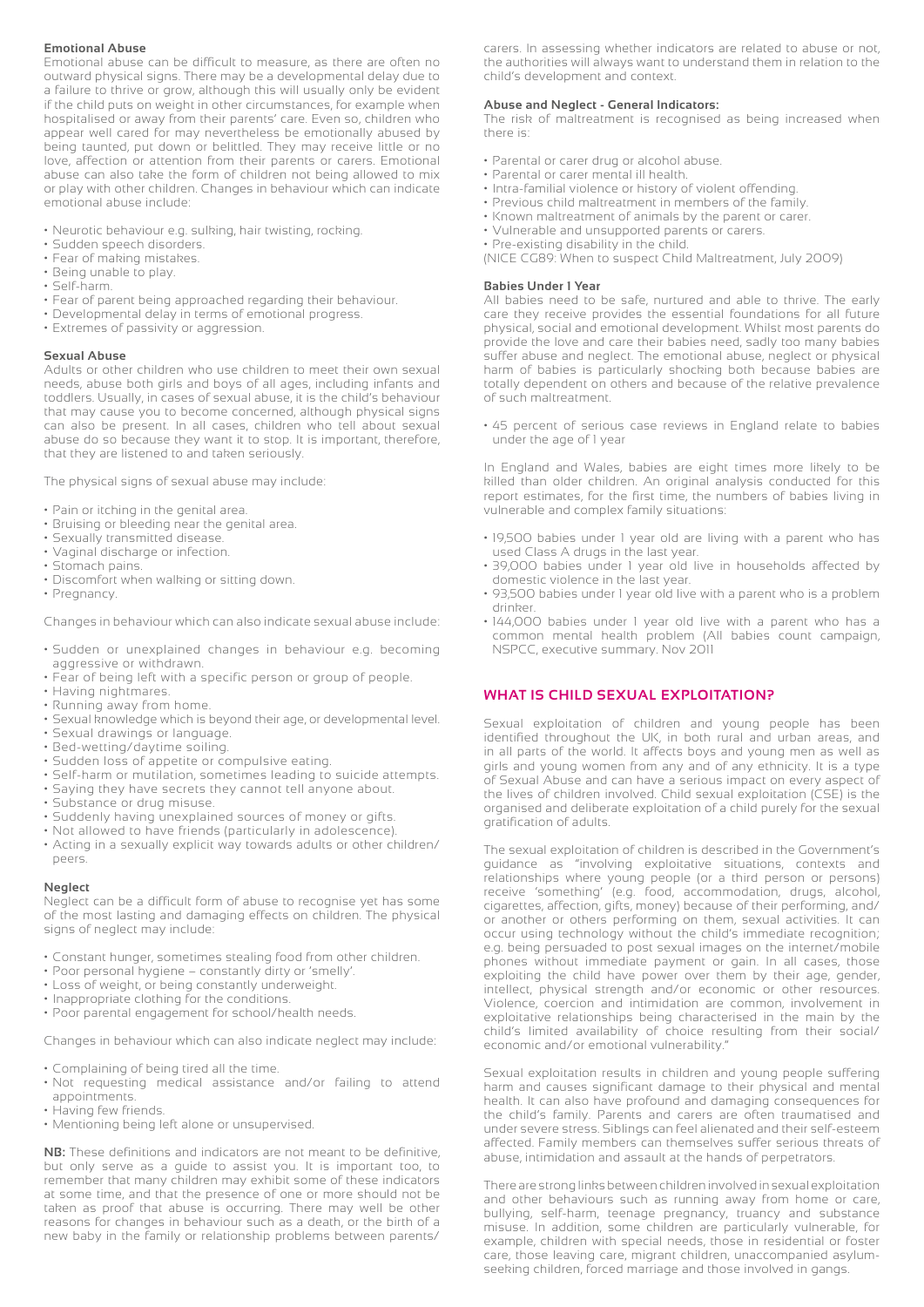Many sexually exploited children are hidden from public view. They are unlikely to be loitering or soliciting on the streets. Research and practice has helped to move the understanding away from a narrow view of seeing sexual exploitation as a young person standing on a street corner selling sex.

There is also often a presumption that children are sexually exploited by people they do not know. However, evidence shows that this is often not the case and children are often sexually exploited by people with whom they feel they have a relationship, e.g. a boyfriend/ girlfriend.

Due to the nature of the grooming methods used by their abusers, it is very common for children and young people who are sexually exploited, not to recognise that they are being abused. Staff should be aware that, particularly young people aged 17 and 18, may believe themselves to be acting voluntarily and will need support to work with them so they can recognise that they are being sexually exploited.

#### **Types of CSE**

There are three main types of CSE:

#### **• Inappropriate Relationships**

This usually involves one perpetrator who has inappropriate power or control over a young person. There is often a significant age gap and the victim may believe they are in a loving relationship.

#### **• 'Boyfriend' Model**

The perpetrator befriends and grooms the young person into a 'relationship' and then convinces or forces them to have sex with friends or associates. This is sometimes associated with gang activity.

#### **• Organised Sexual Exploitation**

Young people are passed through networks where they are forced into sexual activity with multiple men. This often occurs at 'sex parties' and the young people may be used to recruit others into the network Child Sexual Exploitation (CSE) can also take place over the internet.

#### **Know the Signs**

Even something that seems like normal teenage behaviour could be a sign that a child is being sexually exploited. Some of the visible signs include:

- Change in physical appearance new clothes, more/less makeup, poor self-image, weight gain/loss.
- Having increased health/sexual health-related problems.
- Having marks or scars on their body which they try to conceal by refusing to undress or uncover parts of their body.
- Expressions of despair (self-harm, overdose, eating disorder, challenging behaviour, aggression, appearing drunk or under the influence of drugs/alcohol, suicidal tendencies, looking tired or ill, sleeping during the day).
- Sexually transmitted infections/pregnancy.
- Multiple miscarriages or terminations.
- Indicators of CSE in conjunction with chronic alcohol and drug use.
- Indicators of CSE alongside serious self-harming behaviour.
- Being defensive about where they have been and what they have been doing.
- Volatile/criminal behaviour.
- Use of the internet that causes concern including possible use of web cams.
- Becoming involved in criminality/repeat offending.
- Exclusion and/or unexplained absences from school or not engaged in education or training. Non-school attendance or excluded due to behaviour.
- Sexualised risk-taking including on the Internet and mobile phone. • 'Sexting' (the act of sending sexually explicit messages or
- photographs, primarily between mobile phones). • Increased use of online gaming including Xbox.
- Association with gangs.
- Removed from known 'red light' district by professionals due to suspected CSE.
- Child under 16 meeting different adults and exchanging or selling sexual activity.
- Being hostile or physically aggressive in their relationship with parents/carers or other family members.
- Getting into cars with unknown adults or associating with known CSE adults.
- Child under 13 engaging in penetrative sex with another over 15 years.
- Associating/developing a sexual relationship with older men or women.
- Reports of being involved in CSE through being seen in hotspots (i.e. in certain flats, recruiting grounds, cars or houses and maybe in the company of known CSE adults).
- Becoming disruptive at home or school or using offensive language.
- Being secretive or withdrawn.
- Older 'boyfriend/girlfriend' or relationship with a controlling adult. • Physical or emotional abuse by that 'boyfriend/girlfriend' or
- controlling adult.
- Associating with other sexually exploited children.
- Regularly coming home late or going missing overnight or longer.
- Returning home after long intervals but appearing well cared for. • Being a victim of honour-based violence.
- Unsuitable or inappropriate accommodation (including street homelessness, staying with adults known to be involved in CSE and living in a place where needs are not met).
- Being involved in witchcraft.
- Isolated from peers and social networks; not mixing with their usual friends.
- Lack of positive relationship with a protective, nurturing adult.
- Living independently and failing to respond to attempts by workers to keep in touch.
- Unusual association with taxi drivers/firms.
- Breakdown of residential placements due to behaviour.
- Having money, mobile phones, credit for mobile phones, sim cards, clothes, jewellery or other items without a plausible explanation and not given by parents/carers.
- Having multiple mobile phones, sim cards or use of a mobile phone that causes concern; multiple callers, more texts than usual.
- Overtly sexualised dress. • Disclosure of physical/sexual assault and then refusing to make or
- withdrawing a complaint. • Having possession of hotel keys/key cards or keys to unknown
- premises.
- Receiving rewards of money or goods for recruiting peers into CSE or just introducing peers to known adults.
- Knowledge of towns and cities they have no previous connection with.
- Being taken to clubs and hotels by adults and engaging in sexual activity.
- Disappearing from the 'system' with no contact or support.
- Being taken abroad by family members (forced marriage).
- Abduction and forced imprisonment.
- Being bought/sold for sexual acts.

#### **Possible Indicators Specific to Boys and Young Men are:**

#### **• Health**

Physical symptoms (e.g. bruising or sexually transmitted infections); drug or alcohol misuse; self-harm or eating disorders.

#### **• Education**

Truancy, deterioration of school work or part-time timetable.

#### **• Emotional and Behavioural Development**

Secretive e.g. about internet use; anti-social behaviour; sexualised language; sexually offending behaviour.

#### **• Family and Social Relationships**

Associating with other children and young people at risk of sexual exploitation; missing from home or staying out late; getting into cars of unknown people; contact with adults outside normal social group.

#### **• Identity**

Low self-esteem, poor self-image or lack of confidence.

#### **• Social Presentation**

Wearing an unusual amount of clothing.

#### **• Income**

Social activities with no explanation of how it has been funded; possession of abnormal amounts of money, gifts, new mobile phones, credit on mobile phone, number of SIM cards.

#### **• Social Integration**

Frequenting known high-risk areas or going to addresses of concern; seen at public toilets known for cottaging; seen at adult venues.

#### **What are the Vulnerabilities?**

The warning signs and vulnerabilities are indicated below:

Once engaged, offenders are likely to employ a series of sequential steps to erode the free will of the victim and trap them into a lifestyle which is not a choice but to which they can see no alternative as it has become all they know. These incremental steps may take the form of: